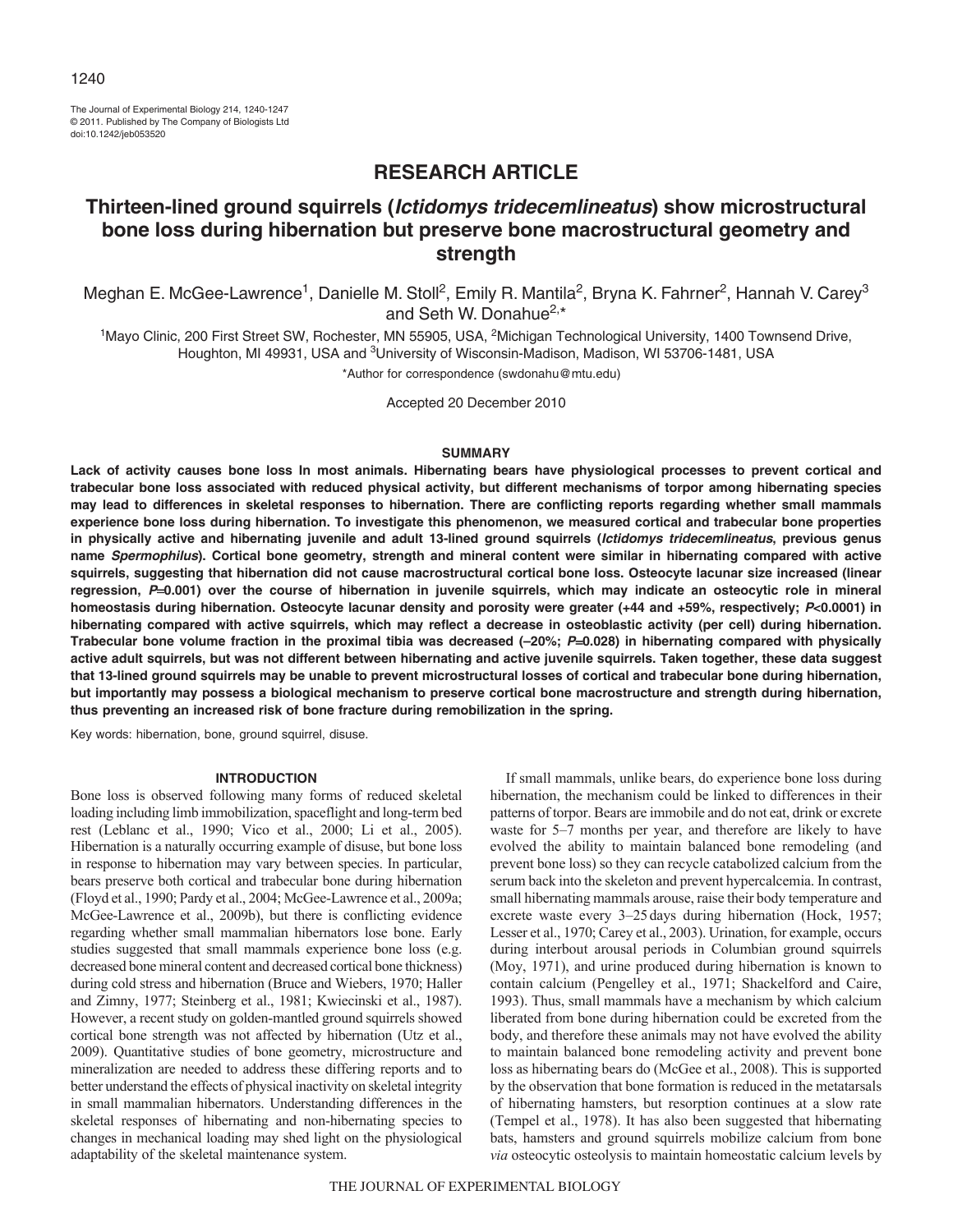replacing calcium lost in the urine, and thus may also lose bone during inactivity because of increased osteocyte lacunar area (Haller and Zimny, 1977; Steinberg et al., 1981; Kwiecinski et al., 1987; Shackelford and Caire, 1993). This is evidenced by the fact that bone loss can occur in these animals during hibernation despite the fact that unbalanced osteoclastic activity may not be observed (Nunez et al., 1972; Steinberg et al., 1981; Doty and Nunez, 1985). Though the osteolytic capacity of osteocytes has been questioned in the past (Parfitt, 1977; Marotti, 1981; Boyde and Jones, 1987), recent literature suggests that osteocytes may use their resorptive capacities to modify their local microenvironment for mineral homeostasis (Cullinane, 2002; Tazawa et al., 2004; Lane et al., 2006).

However, knowledge of bone metabolism in small hibernating mammals is incomplete; there are limited quantitative data from previous studies, and it is unclear if hibernation leads to detrimental changes in bone properties such as porosity, cortical area, mineral content and moment of inertia (which all play important roles in bone mechanical properties). Furthermore, the effects of hibernation on trabecular bone, which typically shows greater losses than cortical bone during disuse (Grynpas et al., 1995; Lang et al., 2004), have not been studied. Therefore, the goal of this study was to determine the effects of hibernation on cortical and trabecular bone properties in a small, obligate hibernating mammal (13-lined ground squirrel) to determine if its mechanism of hibernation results in compromised bone structure and strength.

# **MATERIALS AND METHODS Samples**

All procedures were approved by the University of Wisconsin Institutional Animal Care and Use Committee. Thirteen-lined ground squirrels, *Ictidomys tridecemlineatus* (Mitchell 1821) (previous genus name *Spermophilus*), were collected in the Madison, WI, USA, area or were born in the animal facility to wild-caught females. Squirrels were housed in conventional rodent cages  $(30\times18\times18$  cm) that contained shredded paper and a short (15 cm) tube for environmental stimulation. Animal rooms were maintained at 22°C with a 12h:12h light:dark cycle. Squirrels had free access to water and food (Teklad Rodent Chow 7001, supplemented with sunflower seeds) except for pups born in captivity, which were foodrestricted (12g chow per day) after weaning to prevent excessive weight gain (rate of weight gain and body mass at euthanasia of these squirrels were similar to those of wild-caught squirrels). Thirteen-lined ground squirrels are sexually mature as yearlings when they emerge from hibernation in spring, and lifespan may be as long as 3–4years in the wild. For the purposes of this study, squirrels were designated as 'juveniles' if they were less than 1 year old; all others were designated as 'adults'. Of the 60 juveniles studied, 35 were wild-caught (30 hibernating, five active) and 25 were born in the animal facility (13 hibernating, 12 active).

Physically active squirrels (the 'active' animals for group comparisons) were killed in the mid to late summer by decapitation after being anesthetized with isoflurane. Active juvenile squirrels were killed during their first summer, meaning they had never hibernated. To induce a hibernating state, squirrels were transferred in the mid to late fall to a room maintained at 4°C and kept dark except for brief periods (<20min) of low lighting once per day. Juvenile squirrels began hibernating in the first winter after birth, at approximately 4–5months of age; it was not possible to determine exact ages of the adult squirrels. Water and food were removed after squirrels entered their first torpor bout. When killed, the hibernators had been without food and water for 71±26 days (mean  $\pm$  s.d.; range, 21–123 days). Torpor bouts were 3–25 days in length and were interspersed with arousals that lasted  $\sim$ 11h (Carey et al., 2003). For the purposes of this study, winter squirrels in various hibernation states (torpor, interbout euthermia, etc.) were pooled and referred to as 'hibernating'. Torpid hibernators were decapitated without prior anesthetic. Femurs and tibias were collected at sacrifice from juvenile (<140g body mass) and adult hibernating and summer-active squirrels. All bones were cleaned of soft tissue and stored in plastic bags at –20°C. Number of femurs sampled: 37 hibernating and eight active juveniles; 14 hibernating and 16 active adults. Number of tibiae sampled: 43 hibernating and 17 active juveniles; 14 hibernating and 19 active adults.

# **Whole bone bending**

The right femur from each squirrel was fully rehydrated in 0.9% saline and loaded to failure in three-point bending, using a mechanical testing system (Instron, model no. 8872, Canton, MA, USA), about the mediolateral axis with the anterior surface in compression using a crosshead speed of  $1 \text{mm} \text{min}^{-1}$ . The lower supports were separated by a span of 15mm, and all contact points were rounded  $(r=2 \text{ mm})$  to minimize local deformation of the bone (Turner and Burr, 2001).

## **Cortical bone geometrical properties**

The left femur from each squirrel was prepared for histological examination. Diaphyseal segments of bone extending from the femoral midshaft to the patellar articular surface (approximately 8mm long) were removed, cleaned of marrow, fixed in 70% ethanol and stained for 96h in Villanueva osteochrome (Polysciences Inc., Warrington, PA, USA) bone stain. The stained bone sections were embedded in methyl methacrylate and sectioned with a diamond saw to expose the midshaft cross section. Images of the midshaft cross sections were captured using a digital camera (Spot Insight QE, Diagnostic Instruments Inc., Sterling Heights, MI, USA), and Scion Image analysis software (Scion Corporation, Frederick, MD, USA) was used to calculate the periosteal area (combined crosssectional area of cortical bone and medullary canal), cortical area (cross-sectional bone area between periosteal and endocortical borders) and endocortical area (cross-sectional area of medullary canal inside endocortical border) for each sample. A custom macro in Scion Image was used to calculate the cross-sectional moments of inertia for the mediolateral (bending) axis ( $I<sub>ML</sub>$ ) and anteroposterior axis  $(I_{AP})$ , the product of inertia  $(I_{Pr})$ , maximum moment of inertia ( $I_{\text{max}}$ ), centroid of the cross section, neutral axis, and the *x-* and *y*-distances of the cortex location furthest from the neutral axis (Fig.1).

#### **Cortical bone mechanical properties**

A typical load-deformation curve obtained from testing is shown in Fig.2. Beam bending theory was used to calculate the whole bone mechanical properties of each femur. Load data were converted to stress using Eqn 1:

$$
\sigma = \frac{PL(I_{AP}y - I_{Pr}x)}{4(I_{ML}I_{AP} - I_{Pv}^2)},
$$
\n(1)

where *P* is the load, *L* is the span between the lower supports and *x* and *y* are the distances to the cortex location furthest from the neutral axis. Ultimate stress  $(\sigma_{U|t})$  was calculated from Eqn 1, where *P* was equal to the ultimate load  $(P_{U|t})$ . Failure energy  $(U_f)$ was found by calculating the area under the load-deformation curve up to fracture. Stiffness (*S*) was calculated as the slope of the linear portion of the load-deformation curve. Elastic modulus was not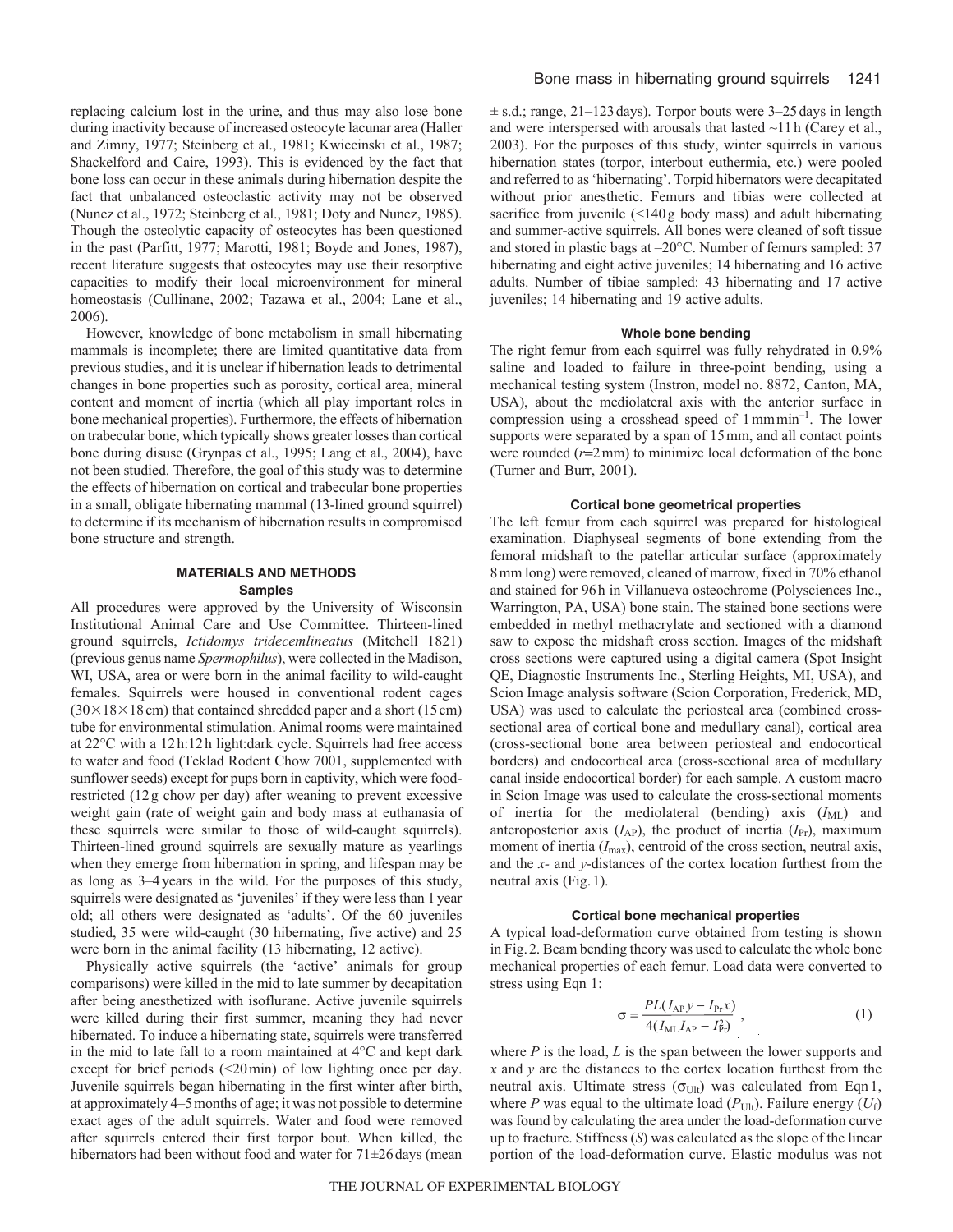

Fig. 1. (A) Anatomical orientations and neutral axis for a hibernating 13lined ground squirrel femur. A, M, P and L are anterior, medial, posterior and lateral anatomical directions, respectively. (B) x- and y-distances for the cortex location that is furthest from the neutral axis in the same femoral cross section. The point furthest from the neutral axis, which is the location of maximum stress in three-point bending, is indicated inside the square.

quantified because this property is underestimated in whole bone three-point bending because of shear effects (Turner and Burr, 1993).

#### **Cortical bone mineral content**

Following the bending test, diaphyseal segments of bone extending from the femoral midshaft to the minor trochanter were removed from the right femurs and cleaned of marrow with a water jet. The bone segments were placed into a furnace at 100°C for 24h to remove water, then weighed (dry mass). They were then heated to 600°C for 48h to remove the organic matrix, cooled to 100°C and weighed again (ash mass). Mass measurements were made shortly after removal from the furnace to ensure that rehydration did not occur. The ash fraction was calculated as the ash mass divided by the dry mass.

# **Cortical bone microstructural properties**

Thin sections from the left femoral midshaft were obtained from the embedded diaphyseal segments and ground to a thickness of 50–90m. All histomorphometric measurements were performed



Fig. 2. Representative load–deformation curve captured during the wholebone bending test.  $P_{ult}$  is the ultimate load. Stiffness (S) is calculated as the slope of the linear portion of the curve. Failure energy  $(U<sub>f</sub>)$  is calculated as the area under the curve up to the point of fracture.

# M. E. McGee-Lawrence

using a digital camera (SPOT Insight QE), microscope (Olympus CX41, Center Valley, PA, USA) and image analysis software (Bioquant Osteo, Nashville, TN, USA). One microscope field of view ( $\times$ 400 total magnification, approximately 0.07 mm<sup>2</sup>) located in the middle of the cortex along each anatomical direction was sampled for osteocyte lacunar measurements; measurements were averaged across all four sites in a cross section to obtain a total measure for the sample. Lacunae that were not in the plane of focus (i.e. lacunae without a sharp, defined border) were excluded from analyses (Fig.3). The size of each lacuna and the total number of lacunae were quantified, and average osteocyte lacunar area was calculated. For each cross section, osteocyte lacunar density was calculated as the total number of lacunae divided by bone area, and osteocyte lacunar porosity was calculated as the total osteocyte lacunar area divided by total bone area.

## **Trabecular bone architecture**

Left proximal tibias were fully decalcified in EDTA, embedded in TissueTek OCT cryomedium and sectioned on a cryostat. Frontal sections  $(4 \mu m)$  thick) of each bone were obtained and stained with Basic Fuchsin to highlight microstructure. Trabecular tissue area  $\text{(mm}^2)$ , trabecular bone area  $\text{(mm}^2)$  and trabecular perimeter  $\text{(mm)}$ were quantified for each section in the central region of the proximal tibia  $(300 \,\mu m)$  away from cortical shell and growth plate); bone volume fraction (BV/TV; %) was calculated as trabecular bone area divided by trabecular tissue area (Fig. 4). Other architectural properties including trabecular thickness (mm), trabecular number  $(mm<sup>-1</sup>)$  and trabecular separation (mm) were calculated (Fig. 4) according to a parallel plate model (Parfitt et al., 1987; Accardo et al., 2005).

#### **Statistics**

Bone properties were compared between active and hibernating squirrels and between juvenile and adult squirrels using two-factor ANOVA with interaction (factor 1: season, factor 2: age; interaction term: season  $\times$  age). Tests with *P*<0.05 were considered to be statistically significant. Two-factor ANOVA tests that indicated a



Fig. 3. Lacunar microstructure in the 13-lined ground squirrel femur. Lacunae in the plane of focus (white arrows) were used for quantification of lacunar properties including average osteocyte lacunar area [Ot.Lc.Ar, measured as the area ( $\mu$ m<sup>2</sup>) inside the lacunar border], osteocyte lacunar density (Ot.Lc.Dn, measured as the total number of lacunae per total bone area;  $\mu$ m<sup>2</sup>) and osteocyte lacunar porosity (Ot.Lc.Po, measured as the percentage total lacunar area divided by total bone area).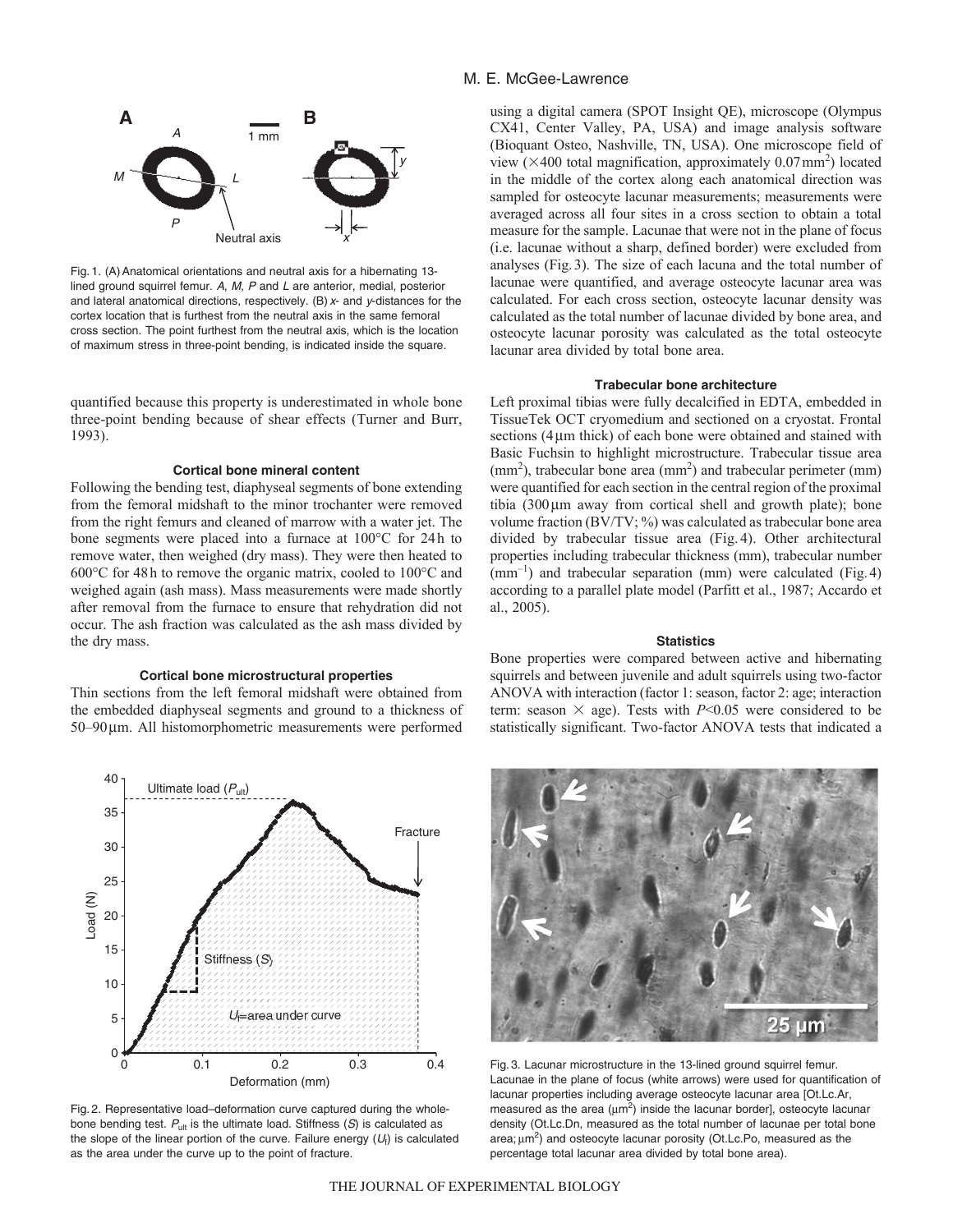

Bone volume fraction (BV/TV)=B.Ar/T.Ar Trabecular thickness (Tb.Th)=[2/(B.Pm/B.Ar) $\times$ 1000] Trabecular number (Tb.N)=(BV/TV)/Tb.Th Trabecular separation (Tb.Sp)=(1/Tb.N)–Tb.Th

Fig. 4. Trabecular bone microstructure in the 13-lined ground squirrel tibia. (A)Original view of trabecular architecture as seen with light microscopy. (B) Digitized image used for quantification of trabecular architecture. Tissue area, trabecular bone area and trabecular bone perimeter were quantified and used to calculate trabecular bone architectural properties according to a parallel plate model. BV, bone volume; TV, tissue volume.

significant seasonal difference between hibernating and active animals were followed up with one-factor ANOVA within each age group (juveniles and adults) to determine if seasonal changes were specific to one age class. Males and females were combined for all analyses because sex and body weight distributions were similar between hibernating and active groups. Bone properties were regressed against hibernation length for the juvenile and adult hibernating squirrels to look for progressive changes in bone strength and structure over the course of hibernation. Regressions within each age class were performed separately to account for potential differences in regression slopes between immature and mature animals. Cook's distance was calculated for each data point to identify and eliminate potentially influential samples that would impact the regression model parameter estimates.

# **RESULTS**

# **Geometrical properties**

 $I_{AP}$  was greater ( $P=0.045$ ) in hibernating compared with active ground squirrels, when juvenile and adult were pooled (i.e. in the two-factor ANOVA). No other bone geometrical properties were significantly different between seasons, although the difference in  $I_{\text{max}}$  approached significance ( $P=0.052$ ; Table 1). A follow-up onefactor ANOVA revealed that the difference in  $I_{AP}$  between hibernating and active animals was significant for the adult squirrels  $(P=0.038)$ , with hibernating squirrels having larger  $I_{AP}$ , but that there was no difference between groups for the juvenile squirrels  $(P=0.727)$ . All bone geometrical properties showed an increasing trend over the course of hibernation in the juvenile squirrels (Table 2), whereas no properties changed over the course of hibernation in the adult squirrels (*P*>0.346; data not shown).

All bone geometrical properties were significantly greater in adult than in juvenile ground squirrels (*P*<0.021), except endocortical area, which was statistically similar between groups  $(P=0.731)$  (Table 1). There was a significant season  $\times$  age interaction term for endocortical area  $(P=0.014)$ , but no other interactions were significant.

#### **Whole bone mechanical properties**

Whole bone mechanical properties (ultimate load, failure energy, stiffness, ultimate stress) were not different between hibernating and active squirrels (Table1). Ultimate load of the femur increased over the course of hibernation in the juvenile squirrels  $(P=0.026)$ , whereas ultimate stress tended to decrease during hibernation  $(P=0.083, r=-0.289;$  Table 2). Failure energy and stiffness did not change during hibernation for the juvenile squirrels (Table2). No whole bone mechanical properties changed over the course of hibernation in the adult squirrels (Table2).

|  | Table 1. Cortical bone properties at the femoral midshaft of juvenile and adult ground squirrels |  |  |  |
|--|--------------------------------------------------------------------------------------------------|--|--|--|
|  |                                                                                                  |  |  |  |

| Property                    | J-active          | J-hibernating     | A-active          | A-hibernating     | Season P | Age $P$  |  |
|-----------------------------|-------------------|-------------------|-------------------|-------------------|----------|----------|--|
| $J_{ML}$ (mm <sup>4</sup> ) | $0.80+0.14$       | $0.76 \pm 0.20$   | $0.85 + 0.15$     | $1.00 \pm 0.34$   | 0.350    | 0.015    |  |
| $I_{AP}$ (mm <sup>4</sup> ) | $1.11 \pm 0.20$   | $1.15 \pm 0.34$   | $1.30+0.31$       | $1.70 \pm 0.64$   | 0.045    | 0.001    |  |
| $I_{\rm max}(mm^4)$         | $1.11 \pm 0.20$   | $1.16 \pm 0.35$   | $1.33 \pm 0.30$   | $1.70 \pm 0.65$   | 0.052    | 0.0007   |  |
| $Ps.Ar$ (mm <sup>2</sup> )  | $3.98 \pm 0.34$   | $3.89 + 0.59$     | $4.05 \pm 0.45$   | $4.54 \pm 0.75$   | 0.191    | 0.021    |  |
| Ct.Ar $(mm2)$               | $2.00+0.22$       | $2.03 \pm 0.29$   | $2.27 \pm 0.23$   | $2.41 \pm 0.48$   | 0.302    | 0.0002   |  |
| Ec.Ar $(mm^2)$              | $1.98 + 0.22$     | $1.87 + 0.37$     | $1.78 \pm 0.34$   | $2.13 \pm 0.35$   | 0.216    | 0.731    |  |
| $P_{U t}$ (N)               | $27.6 \pm 3.6$    | $30.9 + 5.1$      | $43.3 + 8.9$      | $44.8 \pm 16.5$   | 0.320    | < 0.0001 |  |
| $U_{\text{f}}(J)$           | $15.2 + 4.8$      | $11.0 + 3.1$      | $8.3 \pm 3.5$     | $10.9 + 3.4$      | 0.369    | 0.0003   |  |
| $S(Nmm^{-1})$               | $118.7 \pm 17.0$  | $137.7 + 25.1$    | $240.9 + 52.5$    | $236.8 \pm 86.3$  | 0.560    | < 0.0001 |  |
| $\sigma_{\text{Ult}}$ (MPa) | $134 \pm 16$      | $156 + 25$        | $191.8 \pm 32.0$  | $183.3 + 40.6$    | 0.394    | < 0.0001 |  |
| Ash fraction                | $0.688 \pm 0.059$ | $0.669 \pm 0.054$ | $0.749 \pm 0.063$ | $0.758 \pm 0.056$ | 0.724    | < 0.0001 |  |
| Ot.Lc.Ar $(\mu m^2)$        | $32.5 + 4.7$      | $34.1 \pm 4.2$    | $28.5 \pm 3.7$    | $28.9 + 5.4$      | 0.407    | 0.0002   |  |
| Ot.Lc.Po $(\%)$             | $0.8 + 0.2$       | $1.4 \pm 0.3$     | $0.8 + 0.2$       | $1.0 + 0.3$       | < 0.0001 | 0.005    |  |
| Ot.Lc.Dn $(mm^{-2})$        | $257 + 58$        | $409 \pm 101$     | $279 + 88$        | $337+93$          | < 0.0001 | 0.321    |  |
|                             |                   |                   |                   |                   |          |          |  |

Ct.Ar, cortical area; Ec.Ar, endocortical area;  $I_{AP}$ , moment of inertia for the anteroposterior axis;  $I_{max}$ , maximum moment of inertia;  $I_{ML}$ , moments of inertia for the mediolateral (bending) axis; Ot.Lc.Ar, osteocyte lacunar area; Ot.Lc.Dn, osteocyte lacunar density; Ot.Lc.Po, osteocyte lacunar porosity; Ps.Ar, periosteal area;  $P_{U|t}$ , ultimate load; S, stiffness;  $U_f$ , failure energy;  $\sigma_{U|t}$ , ultimate stress.

Values are means  $\pm$  s.d. Initial sample sizes were as follows: juvenile (J) N=37 hibernating, eight active; adult (A) N=14 hibernating, 16 active. Two juvenile hibernating specimens and two adult active specimens were lost during ashing analyses. Significant P-values (<0.05) are in bold. Season  $\times$  age interaction terms were significant for endocortical area ( $P=0.014$ ), energy to failure ( $P=0.0005$ ) and lacunar porosity ( $P=0.0047$ ).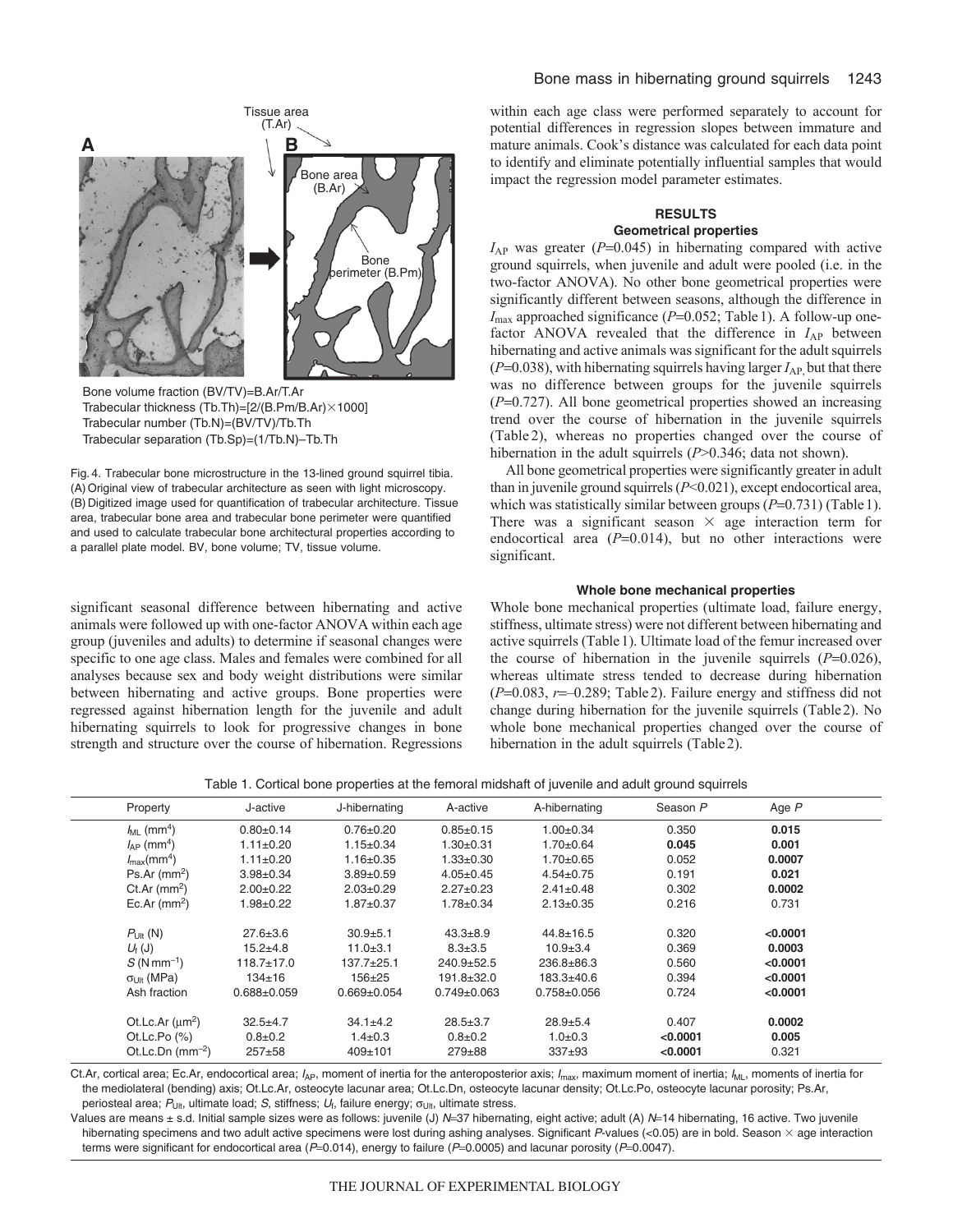Table 2. Regression analyses for juvenile squirrel cortical bone properties at the femoral midshaft

| Property                            | R        | Equation*           | P     |
|-------------------------------------|----------|---------------------|-------|
| $J_{ML}$ (mm <sup>4</sup> )         | 0.497    | $v=0.028x+0.482$    | 0.002 |
| $I_{AP}$ (mm <sup>4</sup> )         | 0.488    | $v=0.047x+0.696$    | 0.002 |
| $I_{\text{max}}$ (mm <sup>4</sup> ) | 0.488    | $v=0.047x+0.698$    | 0.002 |
| $Ps.Ar$ (mm <sup>2</sup> )          | 0.494    | $v=0.081x+3.107$    | 0.002 |
| Ct.Ar $(mm2)$                       | 0.479    | $v=0.038x+1.653$    | 0.003 |
| Ec.Ar $(mm^2)$                      | 0.416    | $v=0.043x+1.453$    | 0.011 |
| $P_{U t}$ (N)                       | 0.367    | $v=0.520x+25.824$   | 0.026 |
| $U_{\text{f}}(J)$                   | 0.249    | $V=0.216x+8.900$    | 0.138 |
| $S(Nmm^{-1})$                       | 0.272    | $v=1.908x+119.22$   | 0.104 |
| $\sigma_{\text{Lilt}}$ (MPa)        | $-0.289$ | $v=-2.047x+175.547$ | 0.083 |
| Ash fraction                        | 0.435    | $v=0.00655x+0.605$  | 0.009 |
| Ot.Lc.Ar $(\mu m^2)$                | 0.509    | $v=0.604x+28.195$   | 0.001 |
| Ot.Lc.Po $(%)$                      | 0.151    | $v=0.000144x+0.012$ | 0.372 |
| Ot.Lc.Dn $(mm^{-2})$                | $-0.110$ | $v=-3.123x+439.55$  | 0.516 |

Ct.Ar, cortical area; Ec.Ar, endocortical area;  $I_{AP}$ , moment of inertia for the anteroposterior axis;  $I_{\text{max}}$ , maximum moment of inertia;  $I_{\text{ML}}$ , moments of inertia for the mediolateral (bending) axis; Ot.Lc.Ar, osteocyte lacunar area; Ot.Lc.Dn, osteocyte lacunar density; Ot.Lc.Po, osteocyte lacunar porosity; Ps.Ar, periosteal area;  $P_{U|t}$ , ultimate load; S, stiffness;  $U_f$ , failure energy;  $\sigma_{U|t}$ , ultimate stress.

\*x, weeks hibernation; y, property.

Two specimens were lost during ashing analyses (i.e.  $N=35$  for ash fraction, N=37 for all other properties). Significant regression trends (P<0.05) are in bold.

Ultimate load, ultimate stress and stiffness were greater  $(P<0.0001)$ , and failure energy was lower  $(P=0.0003)$  in the adult compared with the juvenile ground squirrels (Table1). There was a significant season  $\times$  age interaction term for failure energy  $(P=0.0005)$  but no other interactions were identified.

#### **Ash fraction**

There were no differences  $(P>0.360)$  in the ash fraction between active and hibernating squirrels  $(P=0.724$ ; Table 1). The ash fraction increased over the course of hibernation for the juvenile squirrels, but did not change during hibernation for the adult squirrels (Table2). Ash fraction was greater in adult than in juvenile squirrels (*P*<0.0001; Table1).

### **Cortical bone microstructural properties**

Average osteocyte lacunar area was similar between hibernating and active squirrels (Table1). In contrast, osteocyte lacunar porosity and lacunar density were greater (*P*<0.0002) in the hibernating compared with the active squirrels (Table1). The difference in osteocyte lacunar porosity between hibernating and active animals was significant for both juvenile  $(P=0.0001)$  and adult  $(P=0.045)$ squirrels. Similarly, the difference in osteocyte lacunar density



Fig. 5. Osteocyte lacunar area (Ot.Lc.Ar) increased linearly over the course of hibernation for the juvenile squirrels.

between hibernating and active animals was significant for the juvenile squirrels  $(P=0.0002)$  and approached significance for the adult animals ( $P=0.091$ ). Average osteocyte lacunar area increased over the course of hibernation for the juvenile squirrels (Fig.5), but osteocyte lacunar porosity and osteocyte lacunar density did not change (Table2). No osteocyte lacunar properties changed over the course of hibernation for the adult squirrels (Table2). Average osteocyte lacunar area and lacunar porosity were greater in the juvenile than in the adult squirrels, but osteocyte lacunar density was not affected by age (Table1). Evidence of rapid bone turnover (i.e. extensive osteoid surfaces, eroded surfaces, refilling or resorption cavities) was not observed in any of the juvenile or adult animals.

#### **Trabecular bone microstructural properties**

Trabecular bone volume fraction was lower in hibernating than active squirrels  $(P=0.028)$ , but no other architectural properties showed seasonal differences (Table3). The difference in BV/TV between hibernating and active animals was significant for the adult squirrels  $(P=0.040)$ , but not for the juvenile squirrels  $(P=0.603)$ . There were no linear changes in trabecular bone properties over the course of hibernation (data not shown). Trabecular thickness and trabecular separation were greater (*P*<0.049) and trabecular number was lower  $(P=0.024)$  in adult than in juvenile squirrels (Table 3).

#### **DISCUSSION**

Hibernating species, which use metabolic depression to survive extreme environmental conditions and lack of food, provide natural animal models of organismal adaptation to stressful environments. Knowledge of the mechanisms used by these species to survive the hibernation season provides insight into both physiological regulation during extreme conditions and natural tolerance to pathophysiological states such as ischemia, hypothermia, malnutrition and musculoskeletal disuse. Regarding the

Table 3. Trabecular bone architectural properties in the proximal tibia

| Property                   | J-active          | J-hibernating     | A-active          | A-hibernating     | Season P-value | Age P-value |
|----------------------------|-------------------|-------------------|-------------------|-------------------|----------------|-------------|
| <b>BV/TV</b>               | $0.090 + 0.060$   | $0.084 \pm 0.038$ | $0.104 \pm 0.074$ | $0.060 + 0.025$   | 0.028          | 0.671       |
| Tb.Th (mm)                 | $0.032 \pm 0.015$ | $0.032 \pm 0.015$ | $0.043 \pm 0.016$ | $0.034 \pm 0.013$ | 0.176          | 0.049       |
| $Tb.N$ (mm <sup>-1</sup> ) | $3.55 + 3.72$     | $3.96 + 3.82$     | $2.35 \pm 1.09$   | $1.91 \pm 0.93$   | 0.981          | 0.024       |
| Tb.Sp (mm)                 | $0.40 + 0.22$     | $0.41 \pm 0.26$   | $0.51 \pm 0.35$   | $0.65 + 0.37$     | 0.253          | 0.010       |

BV/TV, bone volume fraction; Tb.N, trabecular number; Tb.Sp, trabecular separation; Tb.Th, trabecular thickness.

Values are means  $\pm$  s.d.; juvenile (J) N=43 hibernating, 17 active; adult (A) N=14 hibernating, 19 active. Bone volume fraction was lower in the hibernating than in the active squirrels, but no other seasonal comparisons were significantly different. Significant P-values (<0.05) are in bold. There were no significant season  $\times$  age interaction terms.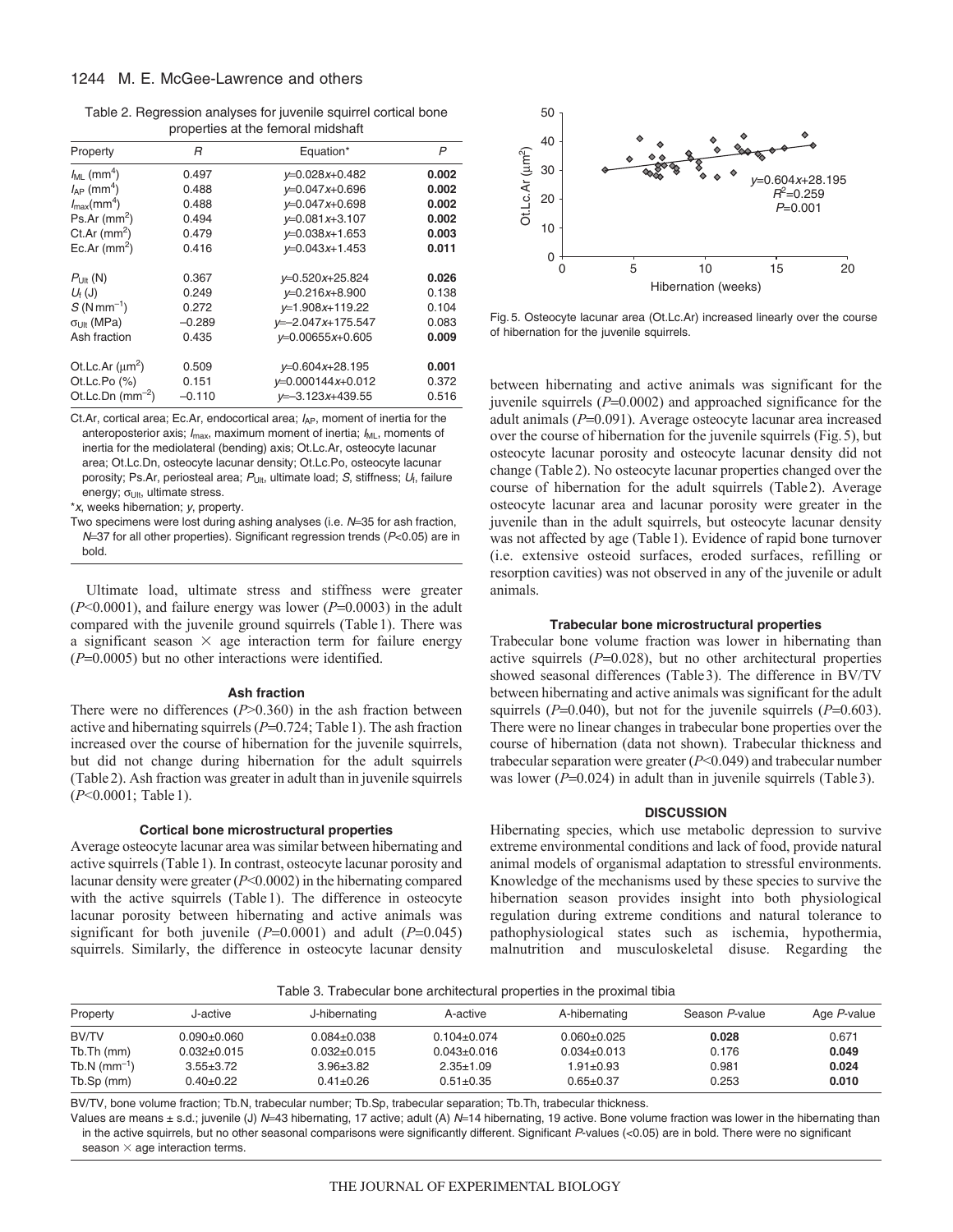musculoskeletal system, hibernating mammals are physically inactive for approximately 6 months per year, and this length of disuse would induce substantial bone loss (e.g. decreased bone structure and strength) in most (non-hibernating) animals. Early studies suggested that small hibernating mammals may lose bone (Haller and Zimny, 1977; Steinberg et al., 1981; Kwiecinski et al., 1987), but most of this research lacked rigorous quantification of a range of bone properties. The current study expanded on these earlier observations by investigating the effects of hibernation on cortical and trabecular bone structure, strength and mineralization in 13 lined ground squirrels. We saw no evidence of macrostructural cortical bone loss in hibernating ground squirrels, since cortical bone geometrical properties and whole bone mechanical properties were comparable between hibernating and active squirrels (Table1). These results, which are in agreement with a recent finding on the preservation of bone strength in hibernating golden-mantled squirrels (Utz et al., 2009), suggest that 13-lined ground squirrels have adapted to prevent disuse-induced macrostructural cortical bone loss, and that hibernation does not lead to an increased risk of bone fracture upon remobilization.

It is, however, unclear whether all hibernating animals experience similar skeletal responses to disuse. Hibernating bears can prevent bone loss because they are able to maintain balanced bone remodeling during physical inactivity (Donahue et al., 2003; Donahue et al., 2006; McGee et al., 2008; McGee-Lawrence et al., 2009a), possibly because of a biological need to recycle calcium. Bears maintain constant serum calcium levels even though they are anuric and do not eat or drink during hibernation (Nelson, 1987; Floyd et al., 1990), and thus may have evolved the ability to maintain balanced bone remodeling to prevent hypercalcemia during hibernation. In contrast, other hibernators, such as ground squirrels, interrupt torpor bouts with periodic arousals to euthermia, during which they excrete calcium-containing waste (Hock, 1957; Bruce and Wiebers, 1970; Lesser et al., 1970; Pengelley et al., 1971). This provides a potential avenue for calcium and other products of bone catabolism to be excreted from the body, as occurs during other disuse situations such as human bedrest (LeBlanc et al., 1995; Inoue et al., 2000). Thus, hibernating ground squirrels may not have a biological need to maintain balanced bone turnover to prevent hypercalcemia, and it was not known whether they possess the ability to prevent bone loss during disuse associated with hibernation. The results of the current study suggest that 13-lined ground squirrels, like bears, also possess a mechanism to limit bone loss during hibernation since hibernating ground squirrels preserved cortical bone geometry and strength. However, important differences were noted: trabecular bone loss was observed in the adult hibernating squirrels (Table3). Furthermore, cortical bone osteocyte lacunar porosity was greater in hibernating squirrels (Table1), and osteocyte lacunar area increased over the course of hibernation in the juvenile squirrels (Fig.5, Table2), which may indicate that cortical bone loss occurred on a microstructural scale, as has been noted in small hibernators in previous studies (Steinberg et al., 1981; Kwiecinski et al., 1987). These changes had no effect on whole bone mechanical properties, but could be preliminary indications of hibernationinduced changes in calcium homeostasis. Thus, unlike bears, which maintain cortical bone geometry, cortical bone microstructure and trabecular bone properties during hibernation (McGee-Lawrence et al., 2008; McGee et al., 2008; McGee-Lawrence et al., 2009a), 13 lined ground squirrels might not be completely resistant to disuseinduced bone loss. Mechanistic investigations of the effects of hibernation on calcium regulatory mechanisms in this species will be the subject of future investigations.

It is important to consider that the juvenile ground squirrels used in this study could have been undergoing skeletal growth at the time of euthanasia. Although ground squirrels can reach adult size before their first hibernation period (Clark and Skryja, 1969; Zimmerman, 1972; Kiell and Millar, 1977), ash fraction and nearly all cortical bone geometrical and mechanical properties were greater in the adult than in the juvenile ground squirrels (Table1), suggesting that skeletal growth was not completed in the first year of life. Regression trends for juvenile bone geometrical properties such as cortical area and ash fraction (Table2) revealed that these properties increased over the course of hibernation, mimicking typical age-related increasing trends seen in these properties for many other species. This raises the possibility that these bone properties could have been influenced by age-related changes that may have masked the effects of hibernation. Bone geometrical properties increase with age in maturing animals (Keller et al., 1986) and skeletal growth can continue even under disuse conditions (Globus et al., 1986; Abram et al., 1988; Biewener and Bertram, 1994), therefore these increasing trends could have influenced the comparisons of hibernating and active juvenile squirrels, masking potential bone loss induced by disuse. However, cortical bone geometrical and mechanical properties did not change over the course of hibernation in the adult squirrels, and importantly, average bone geometrical properties were unexpectedly larger in the adult hibernating compared with adult active squirrels (Table1). These data support the idea that both the juvenile and adult squirrels were able to prevent macrostructural cortical bone loss during hibernation.

Osteocyte lacunar density, and consequently lacunar porosity, increased in the hibernating compared with active squirrels (Table1). At present, it is unclear why osteocyte lacunar density would be elevated as a consequence of hibernation, although it may be linked to changes in osteoblast function. Osteocyte lacunar density is also increased in osteoporotic humans relative to age-matched controls, and may reflect decreased bone formation activity per osteoblast [resulting in earlier cell entrapment in the bone matrix (Shih et al., 1993; Mullender et al., 1996)]. Consistent with this hypothesis, osteoblasts are less active during hibernation (Steinberg et al., 1986) and bone formation decreases in hibernating compared with active rodents (Tempel et al., 1978). Thus, the increased osteocyte lacunar density that we observed in hibernating squirrels in this study could be indicative of a hibernation-induced reduction in osteoblast activity and bone formation, where instead of making bone, osteoblasts terminally differentiate into osteocytes sooner during hibernation. Further dynamic and quantitative histomorphometric studies of bone resorption and formation are necessary to better define the mechanisms affecting osteocyte lacunar microstructure and skeletal turnover in small mammalian hibernators.

Average osteocyte lacunar area increased over the course of hibernation in the juvenile squirrels (Fig. 5), which could be indicative of osteocyte activity. Calcium-containing waste is periodically excreted by hibernating ground squirrels, but new calcium is not ingested during hibernation because the animals are fasting. Consequently, it is likely that these ground squirrels must employ a mechanism to maintain homeostatic calcium levels by using the skeleton as a calcium reservoir. To promote survival, hibernating mammals must find a balance between conserving energy by entering a state of disuse, maintaining calcium homeostasis and minimizing bone loss to maintain skeletal strength at or above a minimum threshold to avoid bone fracture upon emergence from hibernation. Bone remodeling by osteoblasts and osteoclasts, although necessary for calcium homeostasis, is costly in terms of metabolic energy and could lead to detrimental alterations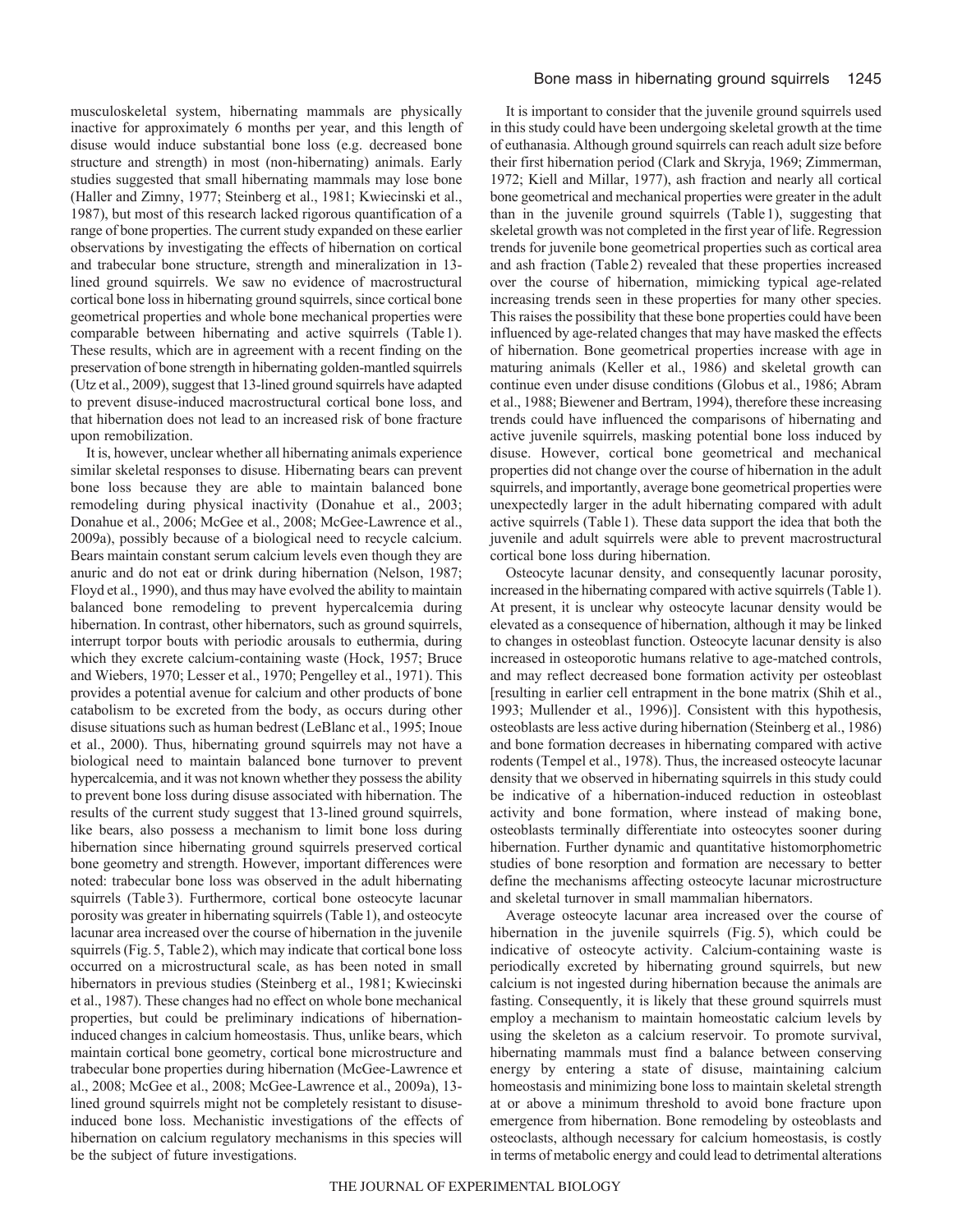# 1246 M. E. McGee-Lawrence and others

in bone structure and strength; an alternative mechanism for calcium homeostasis is through osteocytic activity. Osteocytes have receptors for parathyroid hormone (PTH), the primary regulator of serum calcium levels (Noble and Reeve, 2000), and osteocytes can produce acid phosphatase, a bone demineralization agent, in response to resorptive signals from continuous PTH elevation, which may cause osteocyte lacunar enlargement (Tazawa et al., 2004). This suggests that osteocytes can detect and respond to signals aimed at serum calcium maintenance. If employed, this mechanism would probably lead to a small but steady increase in osteocyte lacunar size, as was observed in the juvenile squirrels during hibernation (Table2). However, aside from changes in mechanical loading, it is possible that prolonged fasting could have caused average osteocyte lacunar area to increase in the juvenile squirrels during hibernation. Osteocyte lacunae formed during periods of low dietary calcium intake are larger and more irregularly shaped than those of animals on a normal diet because of abnormal development of bone matrix tissue (Sissons et al., 1984; Sissons et al., 1990). The squirrels in this study were not fluorochrome labeled, and consequently, preexisting lacunae could not be distinguished from those that formed during hibernation. Therefore, we cannot conclusively determine the mechanism behind the increasing trend for average osteocyte lacunar size in the juvenile hibernating squirrels. These data are further confounded by the lack of hibernation-related regression trends in the adult squirrels, which is possibly the result of the lower sample size for this population. Despite these limitations, neither the juvenile nor adult hibernating ground squirrels showed evidence of rapid, unbalanced bone turnover (i.e. osteoblast and osteoclast activity) that is observed following lack of dietary calcium (Sissons et al., 1984), or disuse (Bain and Rubin, 1990; Li et al., 2005). This supports the idea that hibernating squirrels possess a biological mechanism to mitigate disuse and nutritionally induced imbalances in bone remodeling and subsequent loss of bone macrostructure and strength.

Regardless of the effects of disuse and starvation on osteocyte lacunar size in ground squirrels, hibernation did not have a negative effect on bone mineral content or cortical bone geometrical properties that relate to bone strength. Ultimate load, ultimate stress and stiffness of the femurs were not affected by hibernation, suggesting that overall, cortical bone seems to be resistant to disuseinduced bone loss in 13-lined ground squirrels, as was recently demonstrated in golden-mantled ground squirrels (Utz et al., 2009). Therefore, small hibernators, including ground squirrels, may be useful models for investigating biological mechanisms of cortical bone preservation during disuse. However, in contrast to the preservation of cortical bone, adult hibernating 13-lined ground squirrels had significantly lower trabecular bone volume than active animals, suggesting that trabecular bone may not be protected in adult hibernating squirrels. Future studies quantifying bone histomorphometry and serum concentrations of calcium regulatory hormones will be important for a more complete understanding of bone and calcium metabolism in small hibernators, and will enhance our understanding of how biological regulatory mechanisms vary between species that have adapted to the extreme environmental and physiological conditions of hibernation.

#### **ACKNOWLEDGEMENTS**

#### **REFERENCES**

- **Abram, A. C., Keller, T. S. and Spengler, D. M.** (1988). The effects of simulated weightlessness on bone biomechanical and biochemical properties in the maturing rat. J. Biomech. **21**, 755-767.
- **Accardo, A. P., Strolka, I., Toffanin, R. and Vittur, F.** (2005). Medical imaging analysis of the three dimensional (3D) architecture of trabecular bone: techniques and their applications. In Medical Imaging Systems Technology: Methods in General Anatomy (ed. C. T. Leondes), p. 1-41. Singapore: World Scientific Publishing Co. Pte. Ltd.
- **Bain, S. D. and Rubin, C. T.** (1990). Metabolic modulation of disuse osteopenia: endocrine-dependent site specificity of bone remodeling. J. Bone Miner. Res. **5**, 1069-1075.
- **Biewener, A. A. and Bertram, J. E.** (1994). Structural response of growing bone to exercise and disuse. J. Appl. Physiol. **76**, 946-955.
- **Boyde, A. and Jones, S. J.** (1987). Early scanning electron microscopic studies of hard tissue resorption: their relation to current concepts reviewed. Scanning Microsc. **1**, 369-381.
- **Bruce, D. S. and Wiebers, J. E.** (1970). Calcium and phosphate levels in bats (Myotis lucifugus) as function of season and activity. Experientia **26**, 625-627.
- **Carey, H. V., Andrews, M. T. and Martin, S. L.** (2003). Mammalian hibernation: cellular and molecular responses to depressed metabolism and low temperature. Physiol. Rev. **83**, 1153-1181.
- **Clark, T. W. and Skryja, D. D.** (1969). Postnatal development and growth of the golden-mantled ground squirrel, Spermophilus lateralis lateralis. J. Mamm. **50**, 627- 629.
- **Cullinane, D. M.** (2002). The role of osteocytes in bone regulation: mineral homeostasis versus mechanoreception. J. Musculoskelet. Neuronal Interact. **2**, 242- 244.
- **Donahue, S. W., Vaughan, M. R., Demers, L. M. and Donahue, H. J.** (2003). Bone formation is not impaired by hibernation (disuse) in black bears Ursus americanus. J. Exp. Biol. **206**, 4233-4239.
- **Donahue, S. W., Galley, S. A., Vaughan, M. R., Patterson-Buckendahl, P., Demers, L. M., Vance, J. L. and McGee, M. E.** (2006). Parathyroid hormone may maintain bone formation in hibernating black bears (Ursus americanus) to prevent disuse osteoporosis. J. Exp. Biol. **209**, 1630-1638.
- **Doty, S. B. and Nunez, E. A.** (1985). Activation of osteoclasts and the repopulation of bone surfaces following hibernation in the bat, Myotis lucifugus. Anat. Rec. **213**, 481- 495.
- **Floyd, T., Nelson, R. A. and Wynne, G. F.** (1990). Calcium and bone metabolic homeostasis in active and denning black bears (Ursus americanus). Clin. Orthop. **8**, 301-309.
- **Globus, R. K., Bikle, D. D. and Morey-Holton, E.** (1986). The temporal response of bone to unloading. Endocrinology **118**, 733-742.
- **Grynpas, M. D., Kasra, M., Renlund, R. and Pritzker, K. P.** (1995). The effect of pamidronate in a new model of immobilization in the dog. Bone **17**, 225S-232S. Haller, A. C. and Zimny, M. L. (1977). Effects of hibernation on interradicular alveolar
- bone. J. Dent. Res. **56**, 1552-1557. Hock, R. J. (1957). Hibernation. In *Cold Injury* (ed. M. I. Ferrier), p. 61-133. New York:
- Josiah Macy.
- **Inoue, M., Tanaka, H., Moriwake, T., Oka, M., Sekiguchi, C. and Seino, Y.** (2000). Altered biochemical markers of bone turnover in humans during 120 days of bed rest. Bone **26**, 281-286.
- **Keller, T. S., Spengler, D. M. and Carter, D. R.** (1986). Geometric, elastic, and structural properties of maturing rat femora. J. Orthop. Res. **4**, 57-67.
- **Kiell, D. J. and Millar, J. S.** (1977). Growth of juvenile arctic ground squirrels (Spermophilus parryii) at McConnell River, N.W.T. Can. J. Zool. **56**, 1475-1478.
- **Kwiecinski, G. G., Krook, L. and Wimsatt, W. A.** (1987). Annual skeletal changes in the little brown bat, Myotis lucifugus lucifugus, with particular reference to pregnancy and lactation. Am. J. Anat. **178**, 410-420.
- **Lane, N. E., Yao, W., Balooch, M., Nalla, R. K., Balooch, G., Habelitz, S., Kinney, J. H. and Bonewald, L. F.** (2006). Glucocorticoid-treated mice have localized changes in trabecular bone material properties and osteocyte lacunar size that are not observed in placebo-treated or estrogen-deficient mice. J. Bone Miner. Res. **21**, 466-476.
- **Lang, T., LeBlanc, A., Evans, H., Lu, Y., Genant, H. and Yu, A.** (2004). Cortical and trabecular bone mineral loss from the spine and hip in long-duration spaceflight. J. Bone Miner. Res. **19**, 1006-1012.
- **Leblanc, A. D., Schneider, V. S., Evans, H. J., Engelbretson, D. A. and Krebs, J. M.** (1990). Bone mineral loss and recovery after 17 weeks of bed rest. J. Bone Miner. Res. **5**, 843-850.
- **LeBlanc, A., Schneider, V., Spector, E., Evans, H., Rowe, R., Lane, H., Demers, L. and Lipton, A.** (1995). Calcium absorption, endogenous excretion, and endocrine changes during and after long-term bed rest. Bone **16**, 301S-304S.
- **Lesser, R. W., Moy, R., Passmore, J. C. and Pfeiffer, E. W.** (1970). Renal regulation of urea excretion in arousing and homeothermic ground squirrels (Citellus columbianus). Comp. Biochem. Physiol. **36**, 291-296.
- **Li, C. Y., Price, C., Delisser, K., Nasser, P., Laudier, D., Clement, M., Jepsen, K. J. and Schaffler, M. B.** (2005). Long-term disuse osteoporosis seems less sensitive to bisphosphonate treatment than other osteoporosis. J. Bone Miner. Res. **20**, 117-124.
- **Marotti, G.** (1981). Three dimensional study of osteocyte lacunae. In Bone Histomorphometry (ed. W. S. S. Jee and A. M. Parfitt), pp. 223-229. Paris: Armour
- Montagu. **McGee, M. E., Maki, A. J., Johnson, S. E., Nelson, O. L., Robbins, C. T. and**
- **Donahue, S. W.** (2008). Decreased bone turnover with balanced resorption and formation prevent cortical bone loss during disuse (hibernation) in grizzly bears (Ursus arctos horribilis). Bone **42**, 396-404.
- **McGee-Lawrence, M. E., Carey, H. V. and Donahue, S. W.** (2008). Mammalian hibernation as a model of disuse osteoporosis: the effects of physical inactivity on bone metabolism, structure, and strength. Am. J. Physiol. Regul. Integr. Comp. Physiol. **295**, R1999-R2014.

This research was supported by grant no. AR050420 from NIH. Additional funding was received from the National Science Foundation Graduate Research Fellowship Program, American Association of University Women, Michigan Space Grant Consortium, and the Michigan Technological University Department of Educational Opportunity. Deposited in PMC for release after 12 months.